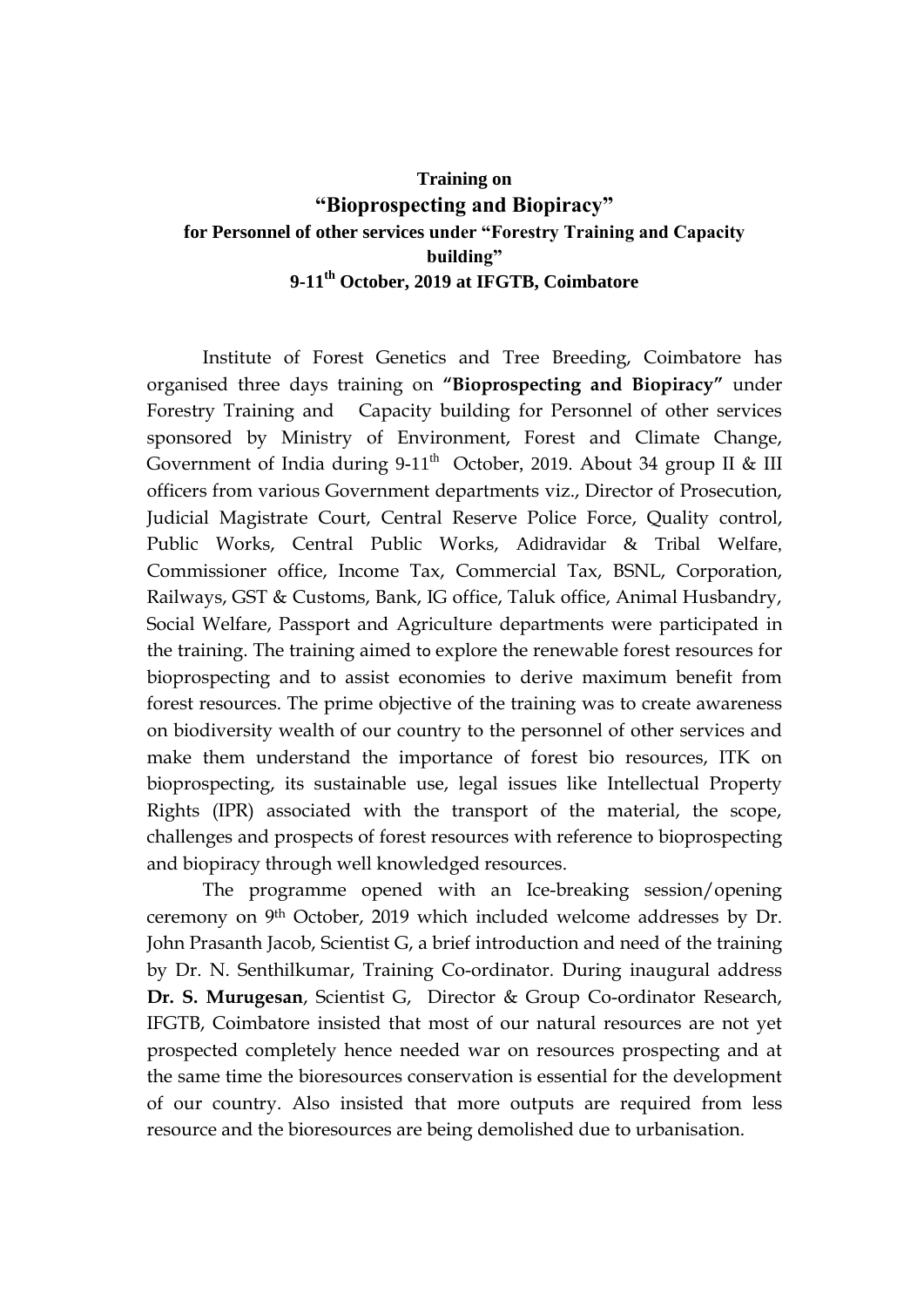The technical session included the presentations made by resource persons from various organisation and the research experts of IFGTB and various topics were covered under the training programme.

| About IFGTB- Institute presentation             | Dr. Dr.A. Rajasekaran, Scientist E, IFGTB,<br>Coimbatore.                                    |
|-------------------------------------------------|----------------------------------------------------------------------------------------------|
| Bioprospecting scope, challenges and            | Dr. S. Murugesan, Scientist G,                                                               |
| opportunities                                   | Director & GCR, IFGTB, Coimbatore.                                                           |
| <b>Biodiversity Act 2002</b>                    | Dr. K. R. Sasidharan, Scientist É,; IFGTB,<br>Coimbatore.                                    |
| Bioprospecting of Lichens                       | Dr. G.N.Hariharan, Director, Biotechnology,<br>MSSRF, Chennai                                |
| Herbals for Head to Toe: Bioprospecting         | Dr. K. Paneerselvam, Scientist D, IFGTB,                                                     |
| values                                          | Coimbatore.                                                                                  |
| Visit to Laboratories, museum, nursery          | Smt. R. Sumathi, CTO & Smt. R.<br>Lakshmidevi, TO                                            |
| Visit to Paralikadu, tribal hamlets, ecotourism | Dr. N.Senthilkumar, Scientist E, Smt. R.                                                     |
| park, and Interaction with tribal community     | Sumathi & team                                                                               |
| on traditional knowledge and use of medicinal   |                                                                                              |
| plants; Interaction with Forest Department      |                                                                                              |
| officials on resource availability and          |                                                                                              |
| management.                                     |                                                                                              |
| Bioprospecting and Biotechnology                | Dr. Rekha Warrier, Scientist É, IFGTB,<br>Coimbatore.                                        |
| Biopiracy, Intellectual Property Rights (IPR),  | Dr. Modhumita Dasgupta, Scientist F,                                                         |
| <b>ABS</b> and Patent                           | IFGTB, Coimbatore.                                                                           |
| Bioprospecting and Siddha                       | Dr. V. Azhagarasi, MD, Professor, RVS Sidha<br>Medical College, Sulur, Coimbatore.           |
| Illegal trading of wildlife/forest produce in   | Shri. P. Kathirvel, IFS, Ass. Silva, IFGTB,                                                  |
| India and legal Instrument in place.            | Coimbatore.                                                                                  |
| <b>Bioprospecting of Natural colourants</b>     | Dr.K.H. Prabhu, Senior Scientific Officer,<br>Textile Chemistry Division, SITRA, Coimbatore. |
| <b>Microbial Prospecting</b>                    | Dr. V. Mohan, Scientist G, IFGTB, Coimbatore.                                                |
| Bioprospecting of forest resources              | Dr. N. Senthilkumar, Scientist E, IFGTB,<br>Coimbatore                                       |
| Experience sharing                              | Participants interaction and share their<br>experience/activities                            |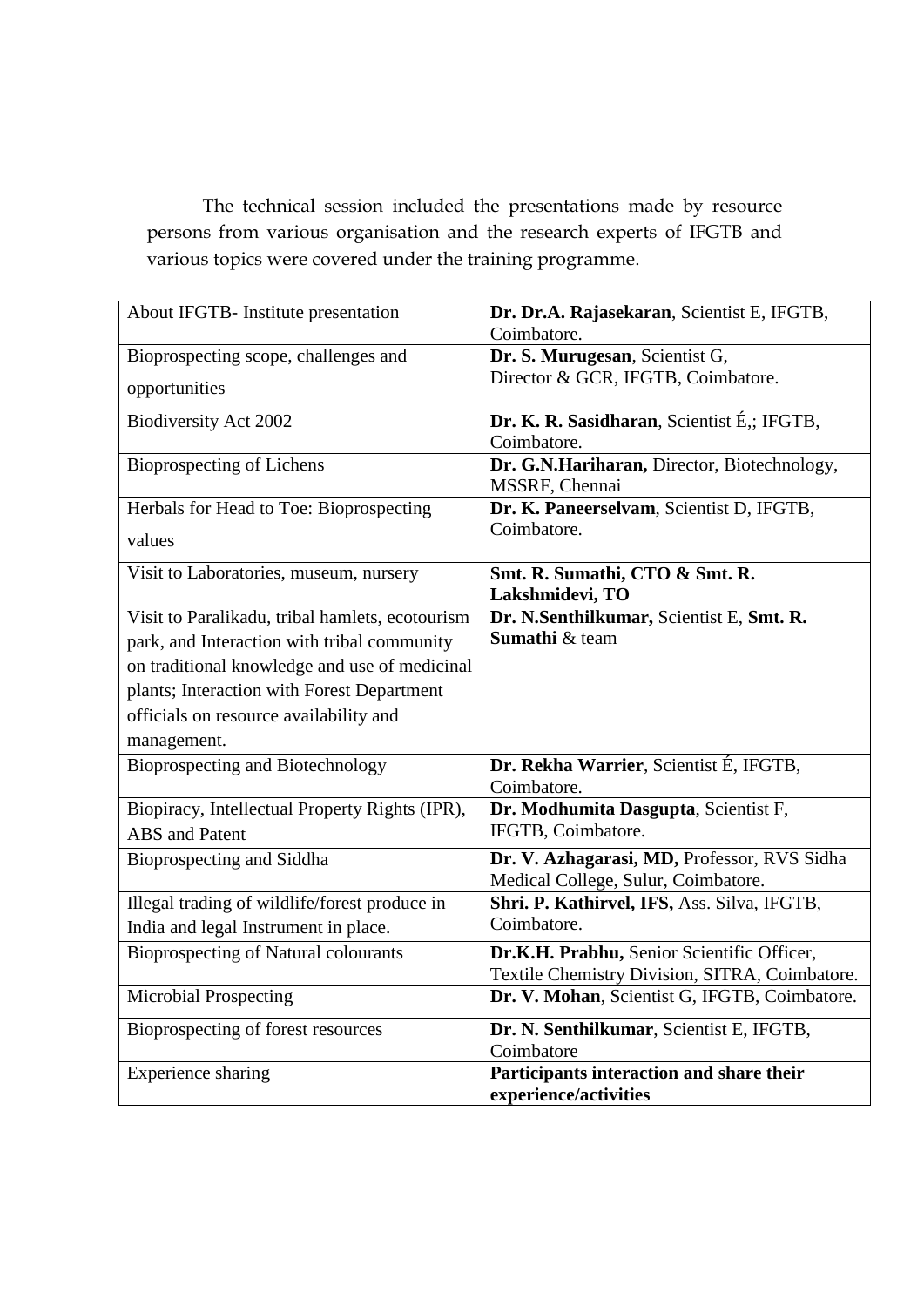Participants were taken to field trip to Baralikadu, a forest fringe village in Western Ghats, and an ecotourism park on 10<sup>th</sup> October, 2019. Participants were exposed to forest areas, tribal hamlets and they had interaction with tribal community and country doctors possessing traditional knowledge on locally available medicinal plants to cure various ailments. They also had discussion with forest department officials on the availability of forest bioresources and their management strategies.

Recommendations were drawn during panel discussion and most of the participants opined that such kind of trainings may be extended to school and college students. Participant officers shared their experience on bioresources and discussed about the training and the training end up with wrap up and way forward. The Director, Dr. S. Murugesan, Scientist G, distributed the certificates to participants. The three days training ended with formal vote of thanks by the training co ordinator Dr. N. Senthilkumar, Scientist E.

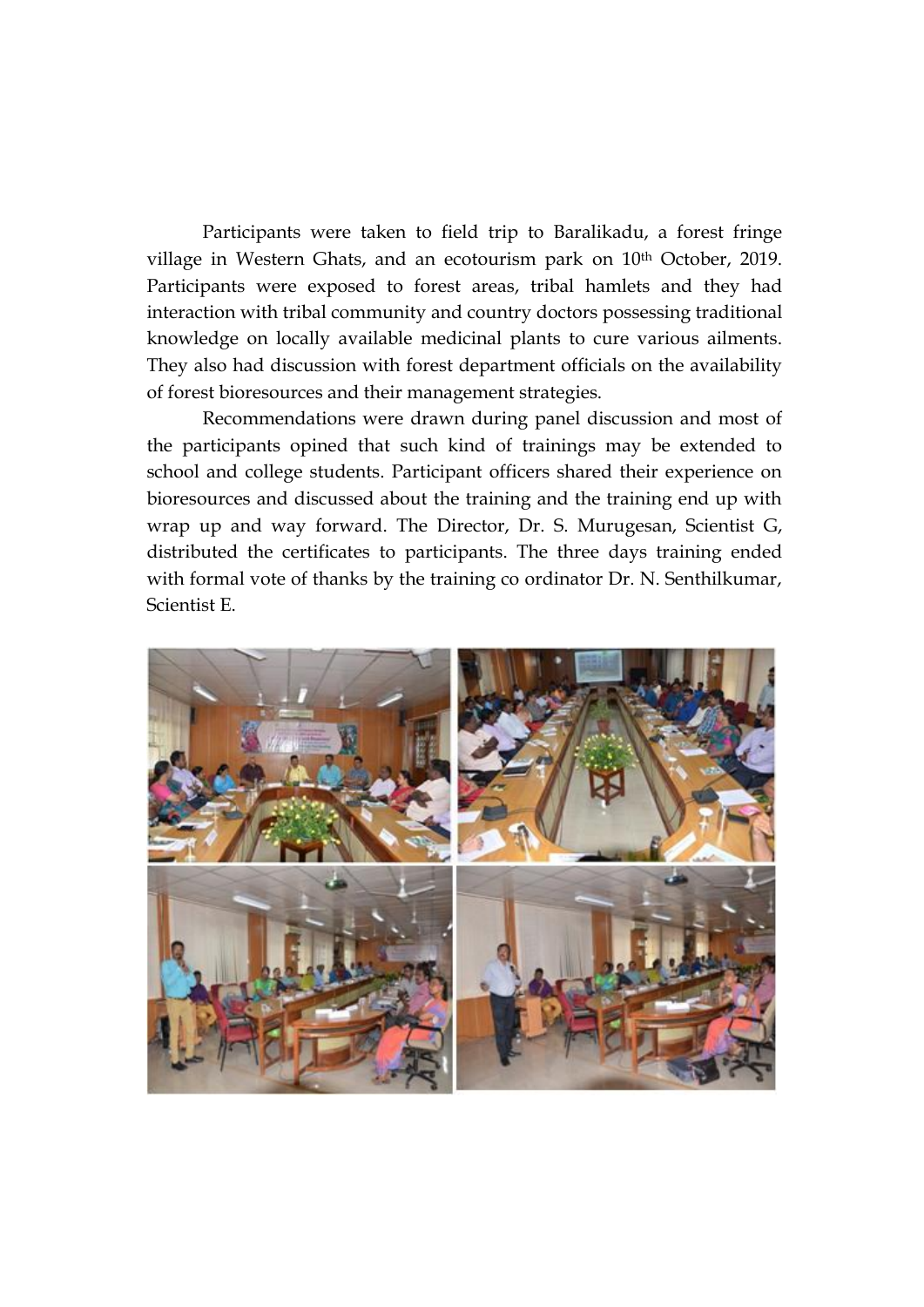